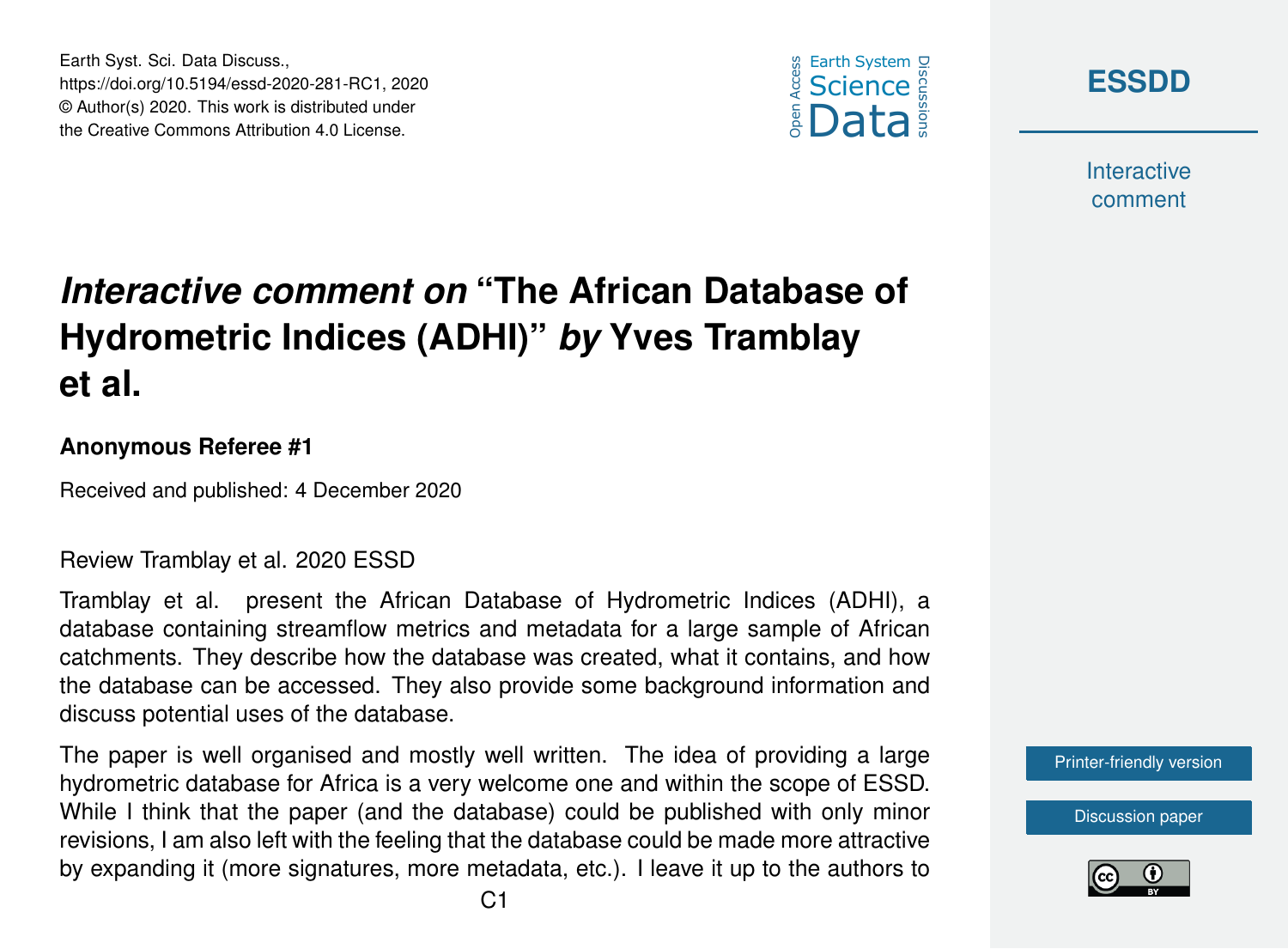$C<sub>2</sub>$ 

decide whether to expand the dataset or not, but below I provide some comments on why I think this would be helpful.

Major comments:

The title is clear, but when I first read the abstract, I thought that this database also contains streamflow time series. I think it should be made clearer in the abstract that the database does not contain any streamflow time series. I am curious to hear about the authors' experiences with the data owners. What are the main reasons for not allowing to share the (raw) data? This does not have to be part of the paper, but I would be curious to know.

I think providing more hydrological metrics/signatures would make the database more attractive. Most of the metrics provided are statistical metrics, with somewhat limited use for hydrological (process) studies. There is a wide range of potentially more meaningful signatures (e.g. Addor et al., 2018; or see McMillan, 2020, for a review focusing on process-based signatures).

Similarly, while the database contains some metadata, there is potential to provide much more information. You already calculated catchment shapefiles, which could be shared as well. You could also use the shapefiles to extract more catchment characteristics from global (or African) data products. For example, there are products for P, T, PET, and for many catchment attributes, which would make the database more attractive (in my opinion). Otherwise it might be a bit hard to compete with recently published datasets that provide time series and various catchment attributes, despite the geographically unique coverage of your database.

Since the original time series are not accessible, there is no way to reproduce the derived indices. But I think that it would be helpful if you could share the code used to create the database.

It would be helpful to discuss a little bit more quantitatively how this database differs for

## **[ESSDD](https://essd.copernicus.org/preprints/)**

**Interactive** comment

[Printer-friendly version](https://essd.copernicus.org/preprints/essd-2020-281/essd-2020-281-RC1-print.pdf)

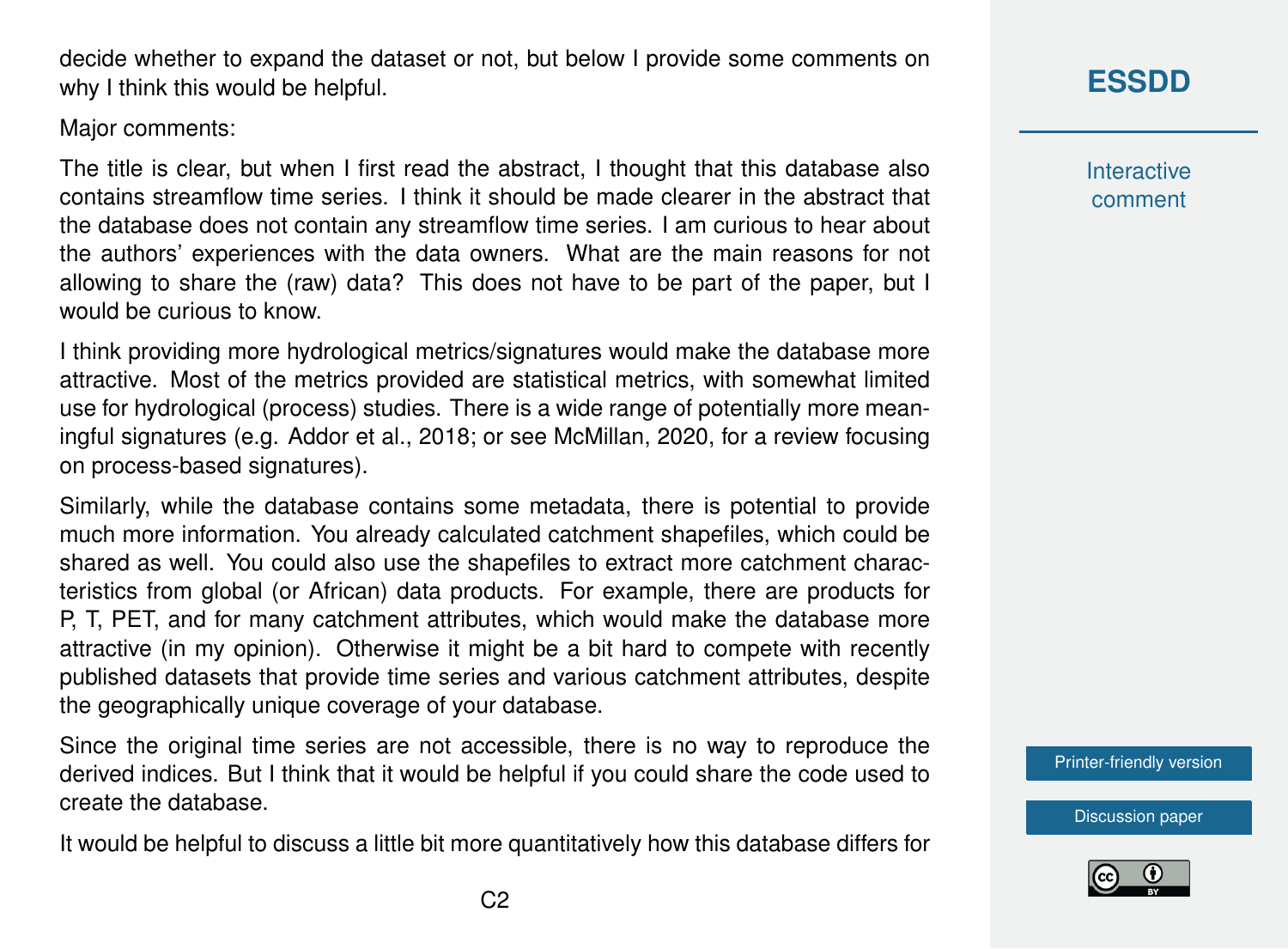example from GSIM. How many more catchments are in there? This will make it easier for users to see the advantages of that dataset.

There are a few language errors and some unclear sentences. It's mostly minor, but I think proofreading the paper again would be helpful. I made some comments on that in the list below.

Minor comments:

L:85-86: "carefully checked for quality control". I would rephrase this – you do a quality control, that is, you check for quality. But you don't check for quality control.

L.86-87: This first suggested to me that the database also includes the discharge data, which (unfortunately) it doesn't. I would suggest rephrasing it so that this is clear. The same holds true for the following sentences.

L.104: "aquifers" – remove the "s"

L.126: You mentioned two main reasons, but you then list 3 points.

L.134: I would suggest writing 20th century instead of using Roman numerals.

L.132-136: That sentence is quite long and could be simplified/split.

L.144: The reference Gnann et al. (2020) doesn't really fit here as the study does not look at climate change or human activities. It would fit better into the next sentence after Westerberg et al. (2020).

L.181: "A careful inspection" – please be more explicit here.

L.187: "After this data quality processing step,. . .". Do you mean all the steps described above, that is the minimum length requirement, checking for duplicate time series, and merging with the GRDC? L.197: Replace "About" with some other word, it sounds a bit awkward.

L.202-205: I would suggest rephrasing that sentence. I think I understand what you

**Interactive** comment

[Printer-friendly version](https://essd.copernicus.org/preprints/essd-2020-281/essd-2020-281-RC1-print.pdf)

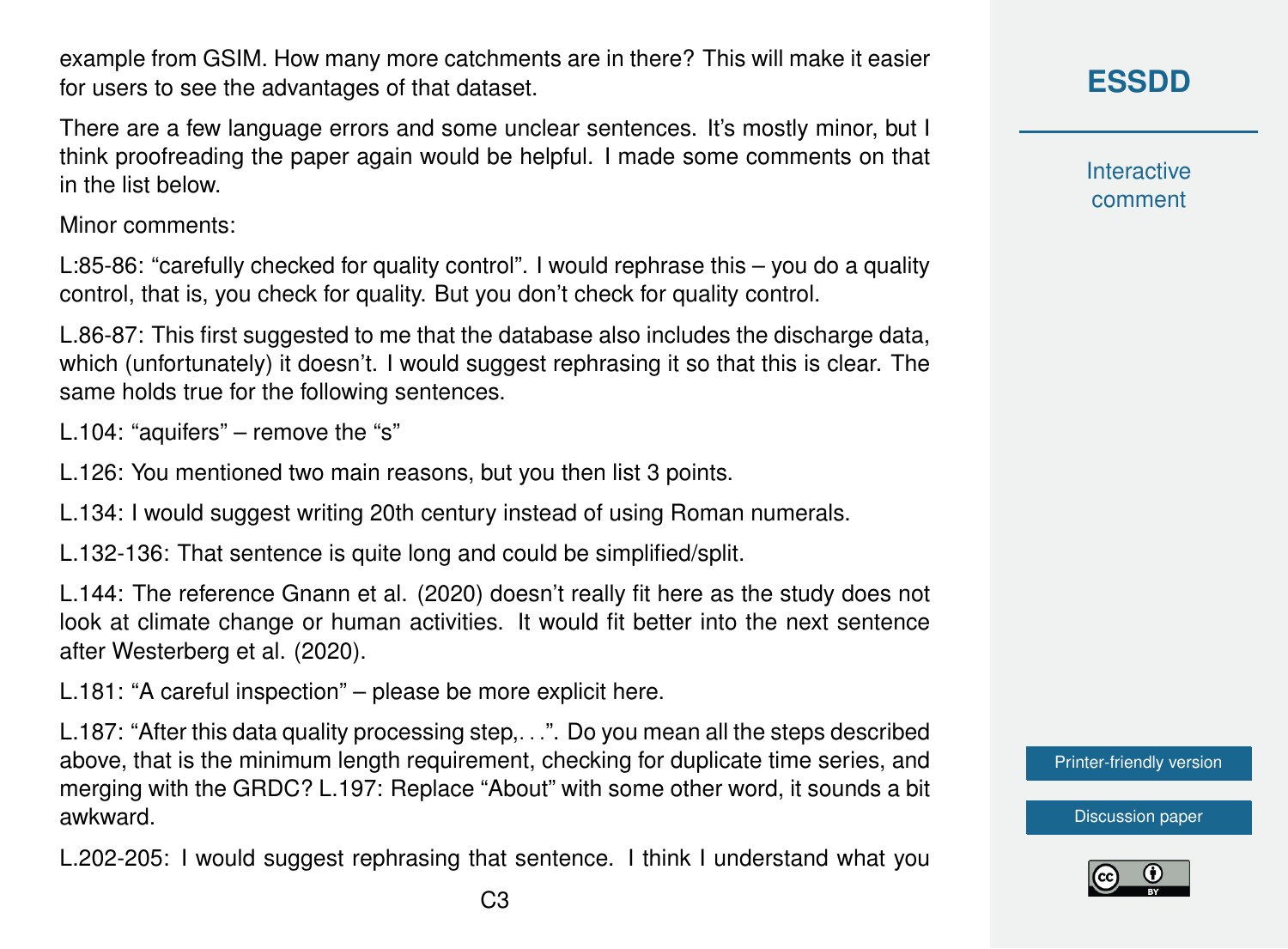want to say here, but it's a bit unclear.

L.219-220: "manyfold" instead of "many folds"

L.230 and others: perhaps write southern Africa to clearly distinguish between the south of Africa and South Africa. Technically, the capitalisation should suffice, but it can be a bit confusing.

L.231 "includes" remove the "s"

L.283: I'm not sure what you mean by "relative indices computed with a base period as reference, such as standardized drought indices." To which indices do you refer to?

L.309: Here you use "indexes", earlier on "indices"

L.316: I am not entirely sure about the purpose of this paragraph. It reads like a discussion, which I didn't expect in that section. But it's a bit vague and doesn't really help the reader (in my opinion).

L.351: "sumary.txt file" is called "summary.tab" in the database

L.360: "contains" – remove the "s"

L.380: do you mean "organisations" here rather than "organisms"?

L. 418-420: Could you provide links (if they exist) to the GRDC and the SIEREM database websites? (Obviously the data cannot be accessed that way, but providing contact info of the data owners would be helpful.)

Figure 1: In the caption you mention twice that regulated basins are basins with dams.

References

Addor, N., Nearing, G., Prieto, C., Newman, A.J., Le Vine, N. and Clark, M.P., 2018. A ranking of hydrological signatures based on their predictability in space. Water Resources Research, 54(11), pp.8792-8812.

## **[ESSDD](https://essd.copernicus.org/preprints/)**

**Interactive** comment

[Printer-friendly version](https://essd.copernicus.org/preprints/essd-2020-281/essd-2020-281-RC1-print.pdf)